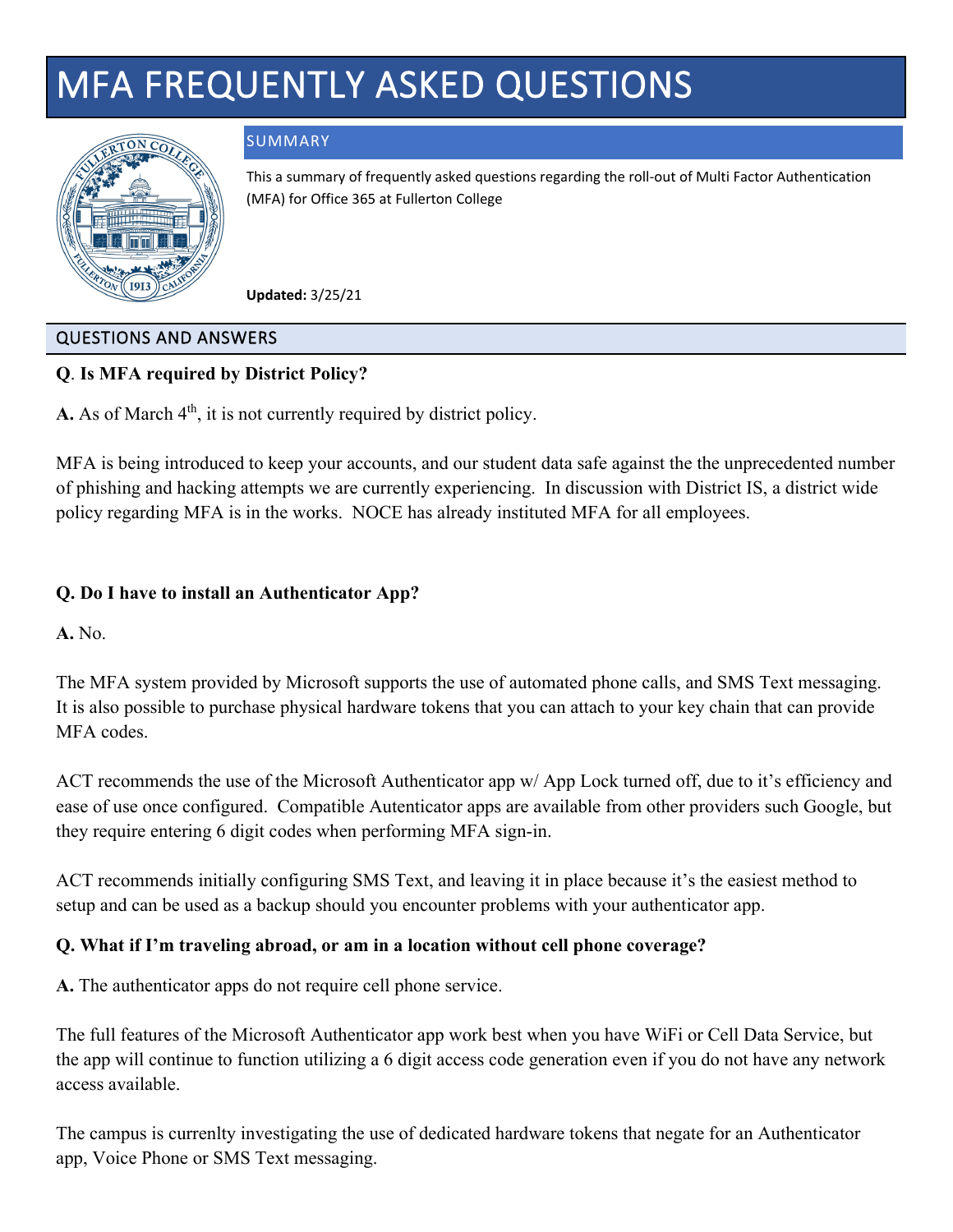## **Q. How do I get a dedicated hardware token, so I do not need to use a mobile phone or tablet?**

**A.** ACT is still evaluating hardware vendors and options and hopes to have a solution available in the coming weeks.

If you believe you need a dedicated hardware token, please inform your Dean or Manager and have your department submit a Service Request ticket and we will add you to the wait list for devices.

#### **Q. How do you know when you have completed the MFA process?**

**A.** For an induvial to be completely transitioned to MFA it's a two-step process.

Step 1 The setup of their MFA preferences and MFA confirmation. (You may have already done this part by now).

Step 2 MFA being turned on for that employee and then MFA confirmation again just like during the test.

Below is a short explanation of this two-step process.

Once a user sets up their MFA preferences (in the Security Info section of their FCNet account jdoe@fullcoll.edu) the server will contact the user via the authentication method the user chose as their default method (Phone - Call, Phone - Text, Microsoft Authenticator – notification, or Authenticator app hardware token code) to confirm. Once the user confirms via that authentication method (for example by receiving a 6 digit code via text) and then they type in that 6 digit code when prompted for it upon login to their FCNet account the user will then be successfully logged in. This confirmation process should not occur again until MFA is turned on for the whole Division at a later date. All employees of a

Divisions should receive an email as to when MFA will be turned on for the whole Division. Once MFA is turned on for the whole Division the employee they will go through the authentication process again, just as they did during the test the first time. If they chose to receive a text in their MFA setup preferences they will again receive a 6 digit code via text and then they should put in that 6 digit code when prompted for it upon login to their FCNet account and the user will then be successfully logged in. If they chose Microsoft Authenticator – notification they will receive a notification form the Microsoft Authenticator App (on their phone) and they can click on Approve on their phone and the user will then be successfully logged in.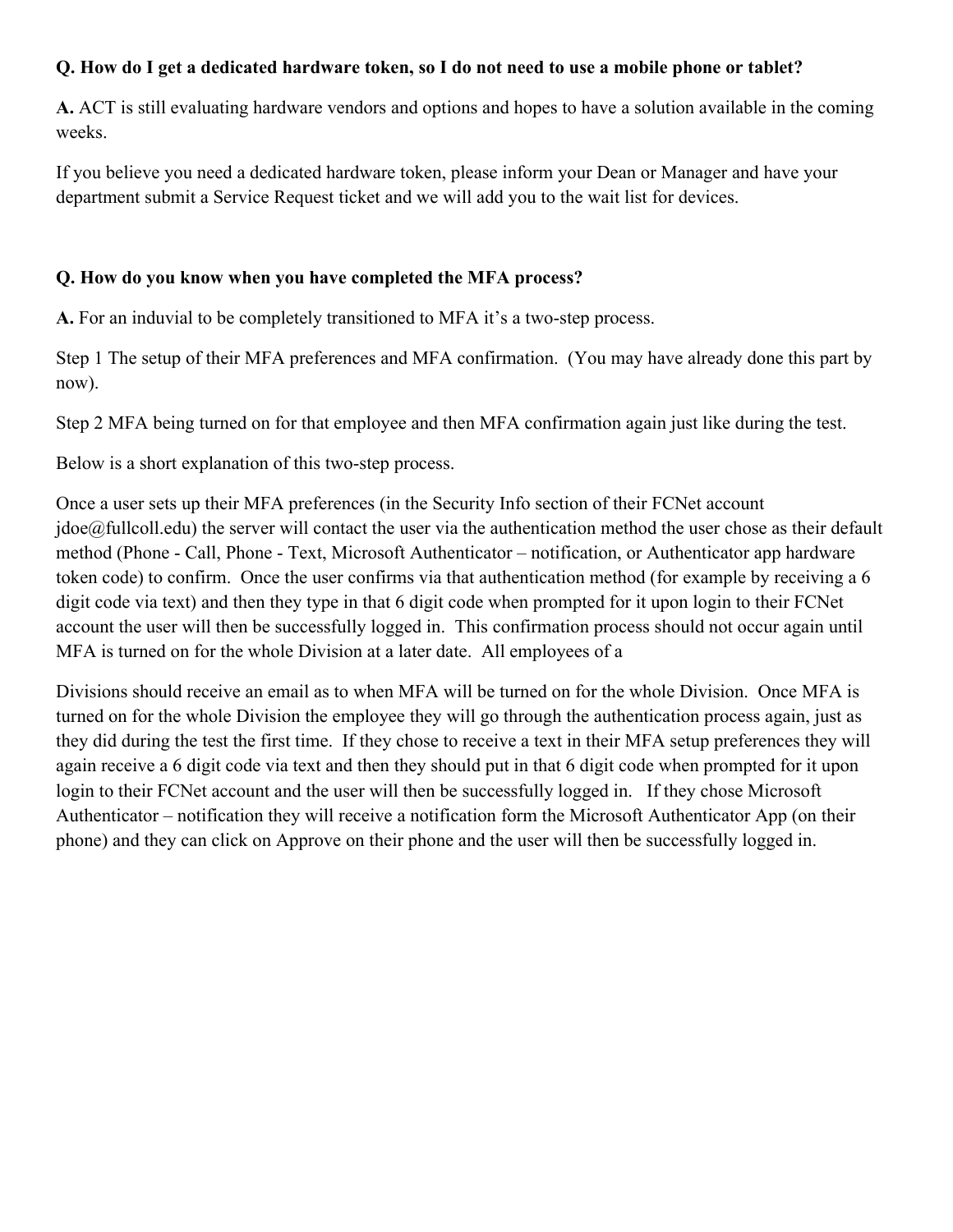# **Q. Once I have completed MFA for one device (i.e. my campus laptop at home) will I need to MFA again if I access my Fullerton College email on another device like my iPad?**

**A.** Once a user has setup their MFA preferences and after the confirmation process is complete this means that MFA is complete for the device the employee is using to login. (For example if I choose my cell phone  $\#$  in my MFA setup preferences and I then try to log into my Fullerton College email on my Fullerton College Campus issued laptop I will receive a text to my cell phone with a 6 digit code and then I need to enter that code when I prompted for it on my Fullerton College Campus issued laptop and then I should be logged into my Fullerton College email on that Fullerton College Campus issued laptop. But then let's say I also decide to check my Fullerton College email on my iPad. I will then again receive another text to my cell phone with a different 6 digit code and then I need to enter that 6 digit code when I am prompted for it on my iPad to be able to access my Fullerton College email on my iPad). This is because the sever is trying MFA per device. Once the employee has done this at least once per device they should not have to do it again until the date that MFA is turned on for them. They will then need to MFA again (per device). Then after that date the employee should not have to MFA again (per device) until about another 30 days.

## **Q. What if I don't have a smart, phone can I still use MFA?**

**A.** You can setup your MFA preference to receive text to your cell phone even if it is not a smart phone.

#### **Q. What if my cell phone does not have text capability or I don't have a cell phone?**

**A.** You can setup your MFA preference to receive a phone call to a different phone.

# **Q. I have an iPhone/iPad and would like to use the default email app to receive my Fullerton College email instead of the Microsoft Outlook App or the Gmail App.**

**A.** You can use the default email app that comes with iPhone/iPad to access your Fullerton College email but you will need to delete your Fullerton College email account from your iPhone/iPad and then add it back again. After you have added your Fullerton College email account back on the iPhone/iPad then you will need to turn off your iPhone/iPad and turn it back on again and MFA and then wait about 10 min. It takes about 10 min for your Fullerton College email to re-populate on your phone. You can contact the Fullerton College Help Desk for assistance.

## **Q. I have a Samsung phone and would like to use the Samsung email app to receive my Fullerton College email instead of the Microsoft Outlook App or the Gmail App.**

**A.** Unfortunately the Samsung email app is not currently supported by MFA. Currently Samsung phone users who wish to access their Fullerton College email will need to download the Microsoft Outlook App or the Gmail App to access their Fullerton College on their Samsung phone.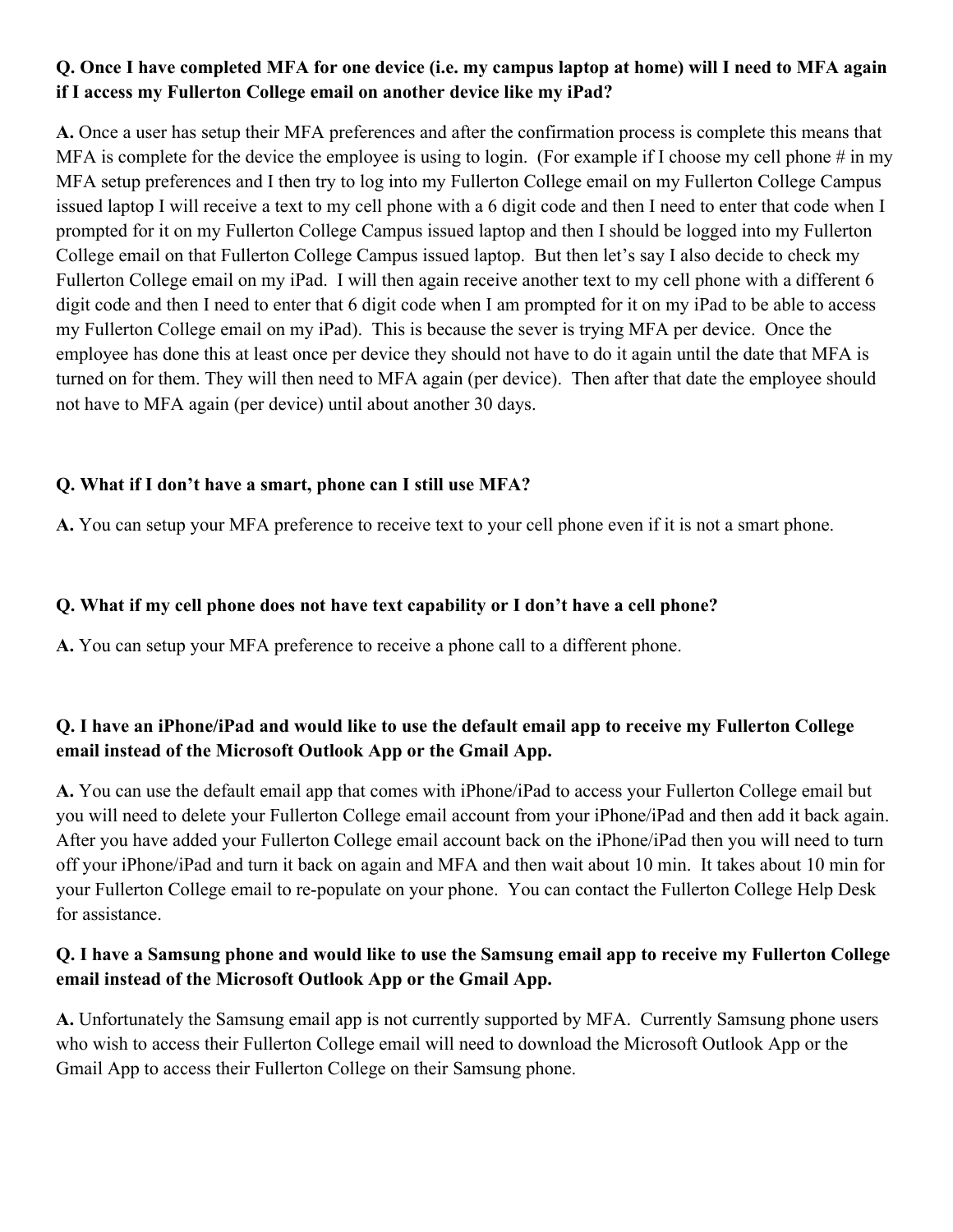# **Q. Will MFA be turned on for Departmental FCNet accounts like Mathmatics@fullcoll.edu or PhysicalEducation@fullcoll.edu ?**

**A.** All users of Departmental FCNet accounts should not be logging into that account to use it. This makes the account more venerable to a security breach. All users of a Departmental FCNet accounts should be able to access the email of that Departmental account by adding that email box to their own email box. (If you would like to know how to add a Departmental account email box to your own FC email please contact the Fullerton College Academic Computing Technologies Help Desk). If you have file drive shares that are specifically available to this Departmental account please put in a service request so that you may be granted access to those drive shares under you own FCNet account.

# **Q. Will MFA be turned on for Retirees.**

**A.** MFA will be turned on for retirees at a later date. The retirees will receive an MFA notice email at their FCNet email address (i.e. jdoe@fullcoll.edu) with all the MFA instructions and a description of what will happen and when MFA will be turned on for them. In addition, they will also be given the FC ACT Help Desk contact information and operation hours.

# **Q. What if I am unable to use a personal device for Multi-Factor Authentication (MFA)?**

**A.** These are the options for employees that are unable, or chose not to use a personal device for Multi-Factor Authentication (MFA):

1. The campus has ordered physical hardware tokens that are capable of producing login codes, so that a mobile phone or tablet is not needed. ACT is currently testing these devices, and working out procedures for their use. Once the devices are approved for use, divisions/departments may then order these devices for their employees.

Employees that would like one of these devices, should have their division/department submit a SRS Request ticket requesting "MFA Hardware Token for {Employee's name}." The employee will be placed in the queue to receive devices, once they become available. The employee will need to use an alternative MFA process until they receive their hardware token device such as a personal device, office phone, or MFA exemption.

Estimated cost per device is \$20 to \$50.

2. An employee's division may purchase an Android or iOS mobile device for the employee to use for MFA. Employees that would like such a device, should discuss this option with their division and submit an RQ for the purchase of an Android or iOS tablet. Any device ordered for this purpose, must have access to the Google Play Store, or Apple App Store which precludes the use of some tablets such as Amazon Fire devices.

Estimated cost per devices \$100-\$400 (Android), \$300-\$1000 (iOS).

[https://www.cdwg.com/search/computers/tablets/?key=android&w=CC&enkwrd=android+tablet&akr=0&insto](https://www.cdwg.com/search/computers/tablets/?key=android&w=CC&enkwrd=android+tablet&akr=0&instock=1&ln=0&SortBy=PriceAsc) [ck=1&ln=0&SortBy=PriceAsc](https://www.cdwg.com/search/computers/tablets/?key=android&w=CC&enkwrd=android+tablet&akr=0&instock=1&ln=0&SortBy=PriceAsc)